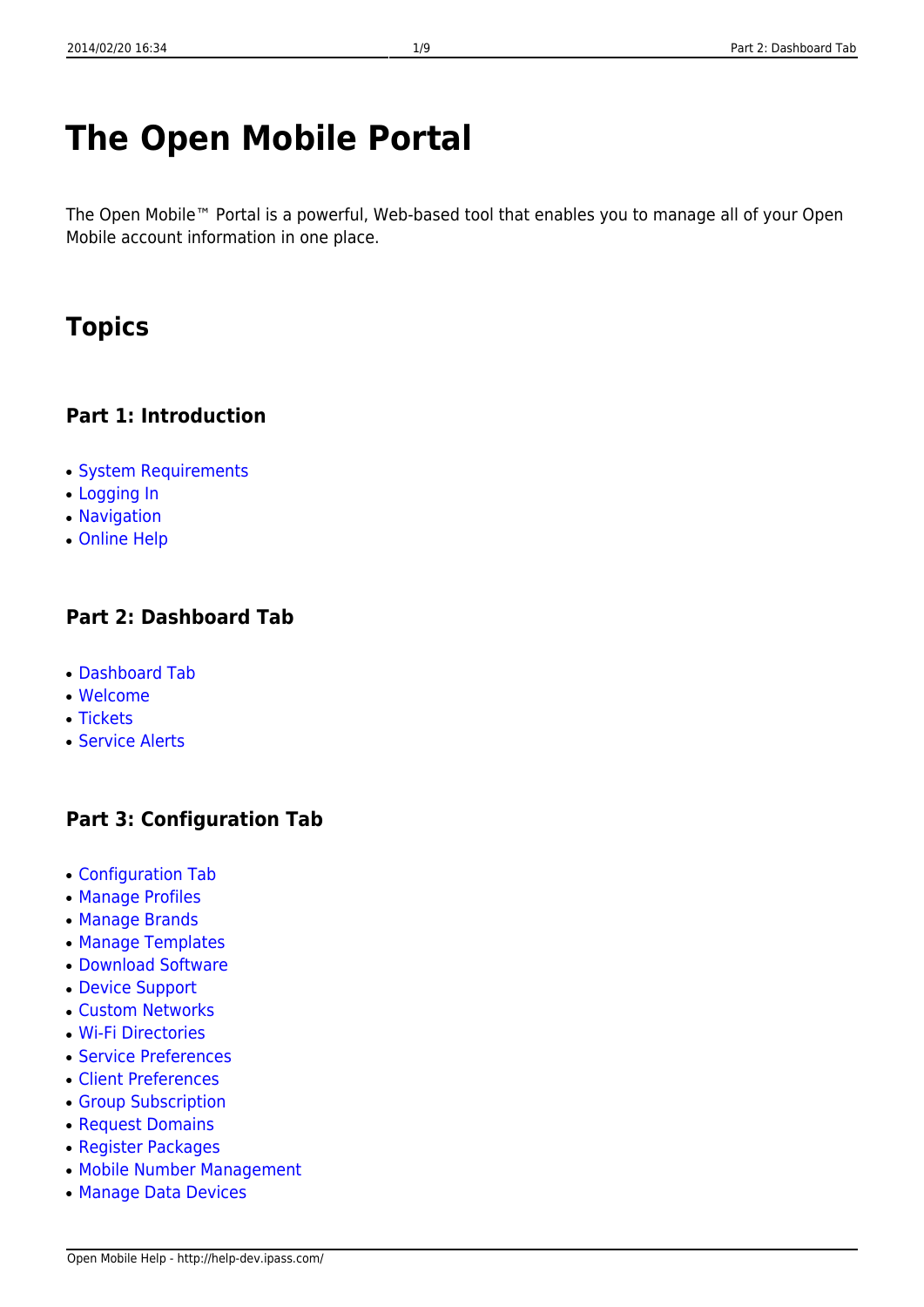### **Part 4: Tools Tab**

- Tools Tab
- RoamServer Test Tool
- Service Alert Management

### **Part 5: Reports Tab**

- Reports Tab
- Service Summary Report
- Threshold Alert
- Auth Request History
- Connection Summary
- Usage Summary
- Raw Connection Data
- User Activity
- Exceptions
- Devices & Platforms
- Active Deployment
- Mobile Broadband Usage Rate
- Roaming by Country
- Users Provisioned
- Saved Reports

### **Part 6: Account Tab**

- Account Tab
- Company Address
- Company Contacts
- Manage Account
- Manage Administrators
- Manage Roles
- Managing Customer Roles
- Invoices and Payments
- Manage Portal Brands
- Portal Preferences
- Hosted Users
- Group Management

### **Part 7: Service Package Tab**

- Service Package Tab
- Manage Service Packages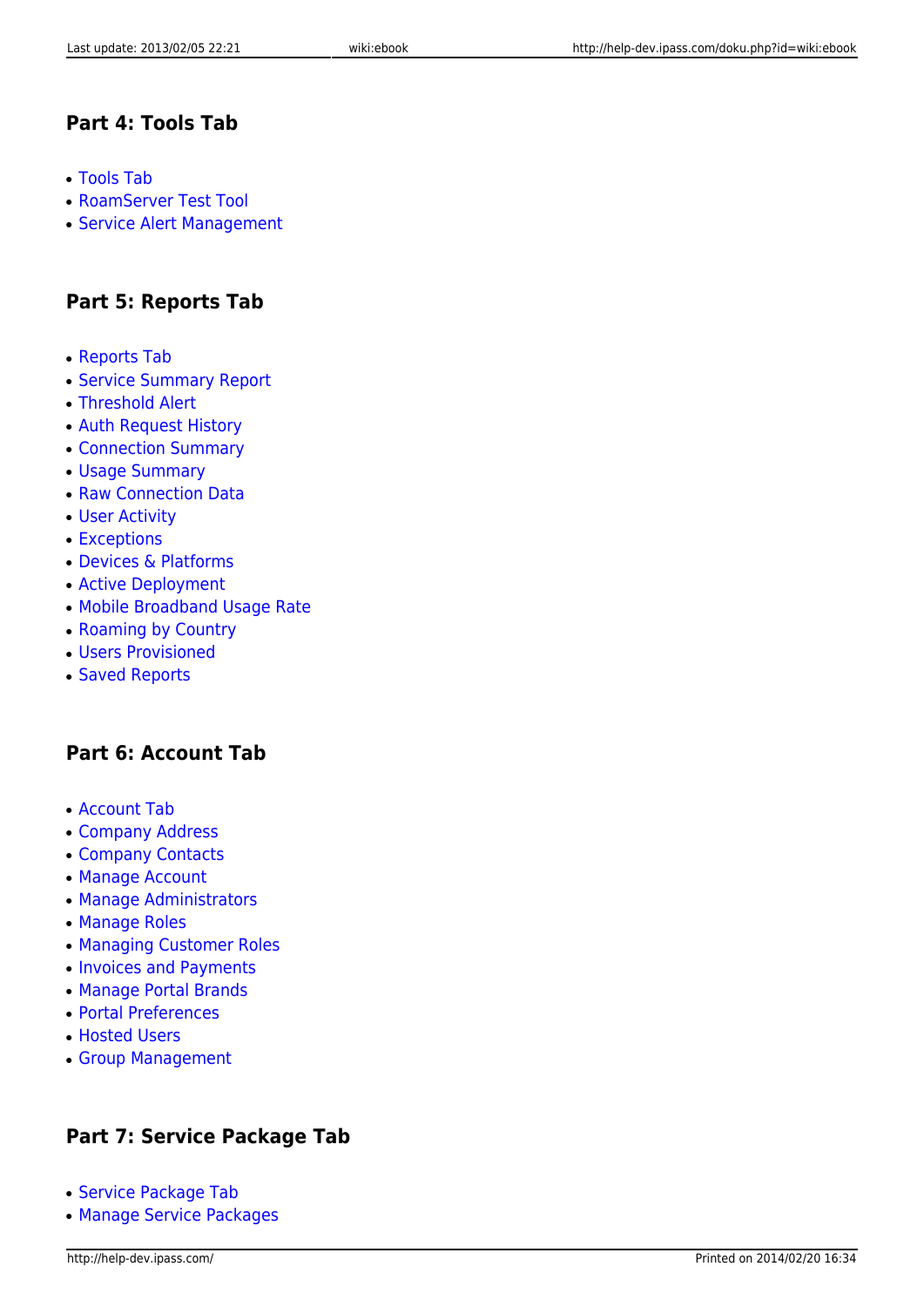### **Part 8: Child Account Tab**

- Child Accounts Tab
- Manage Child Accounts

## **Latest Release Notes**

● Open Mobile Portal Release Notes

**Previous Release Documents**

## **Open Mobile Portal Printable Admin Guide**

The Open Mobile Portal Printable Admin Guide is not an interactive PDF. Its function is strictly for printing.

- Part 1: Introduction
- Part 2: Dashboard Tab
- Part 3: Configuration Tab
- Part 4: Tools Tab
- Part 5: Reports Tab
- Part 6: Account Tab
- Part 7: Service Package Tab
- Part 8: Child Account Tab

open mobile portal, configuration, account, service packages, reports, dashboard

From: http://help-dev.ipass.com/ - **Open Mobile Help**

Permanent link: **http://help-dev.ipass.com/doku.php?id=wiki:ebook**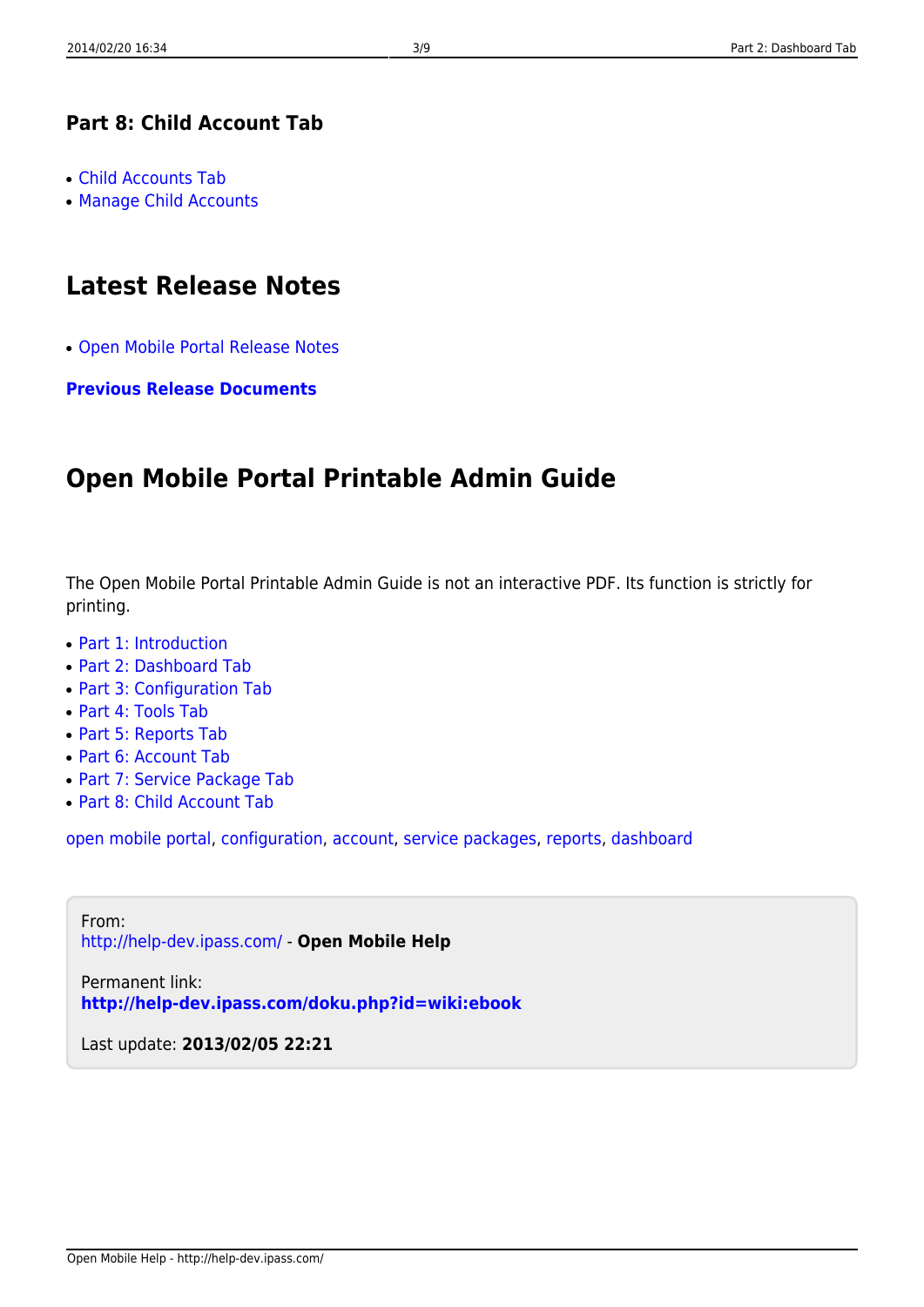# **Dashboard Tab**

The Dashboard is your central location for managing your Open Mobile clients.

It consists of:

- Welcome
- Tickets
- Service Alerts



#### open mobile portal, dashboard

#### Portal Guide

From: http://help-dev.ipass.com/ - **Open Mobile Help**

Permanent link: **http://help-dev.ipass.com/doku.php?id=wiki:ebook**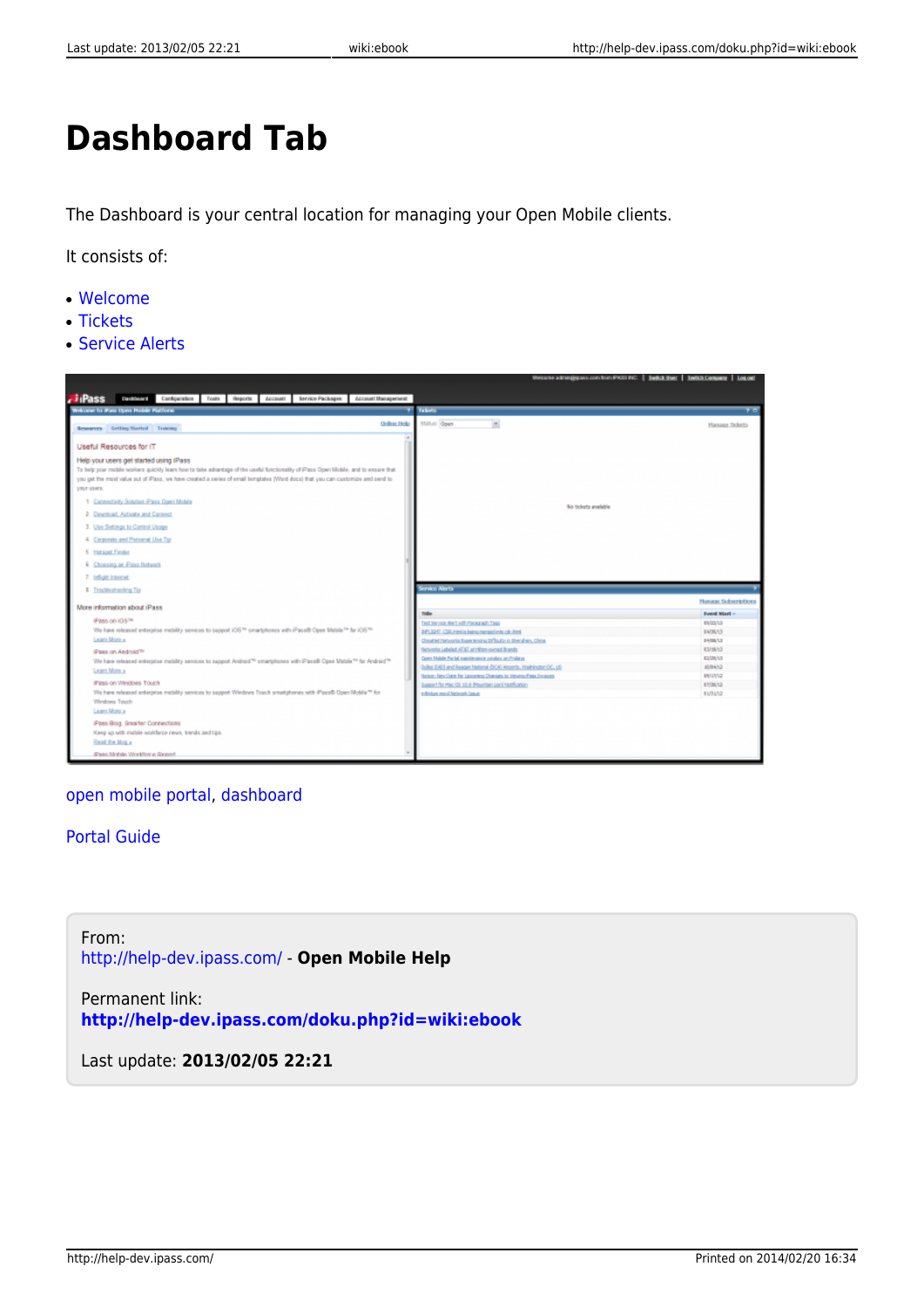## **Welcome**

## **Resources**

This page includes a series of links to email templates (saved as Word documents) that you can customize and send to your users to help them quickly learn how to take advantage of iPass Open Mobile. You can also find helpful links to our website including videos, blogs, and documentation.

## **Getting Started**

For new users of the Portal, the **Getting Started** tab includes links to important Open Mobile documentation. Documentation includes the Open Mobile User Guides, Open Mobile Administrator Guides, and supporting technical documents.

## **Training**

The **Training** tab includes links to iPass Training programs for both administrators and end users.

dashboard, open mobile portal

Portal Guide > Dashboard Tab

From: http://help-dev.ipass.com/ - **Open Mobile Help**

Permanent link: **http://help-dev.ipass.com/doku.php?id=wiki:ebook**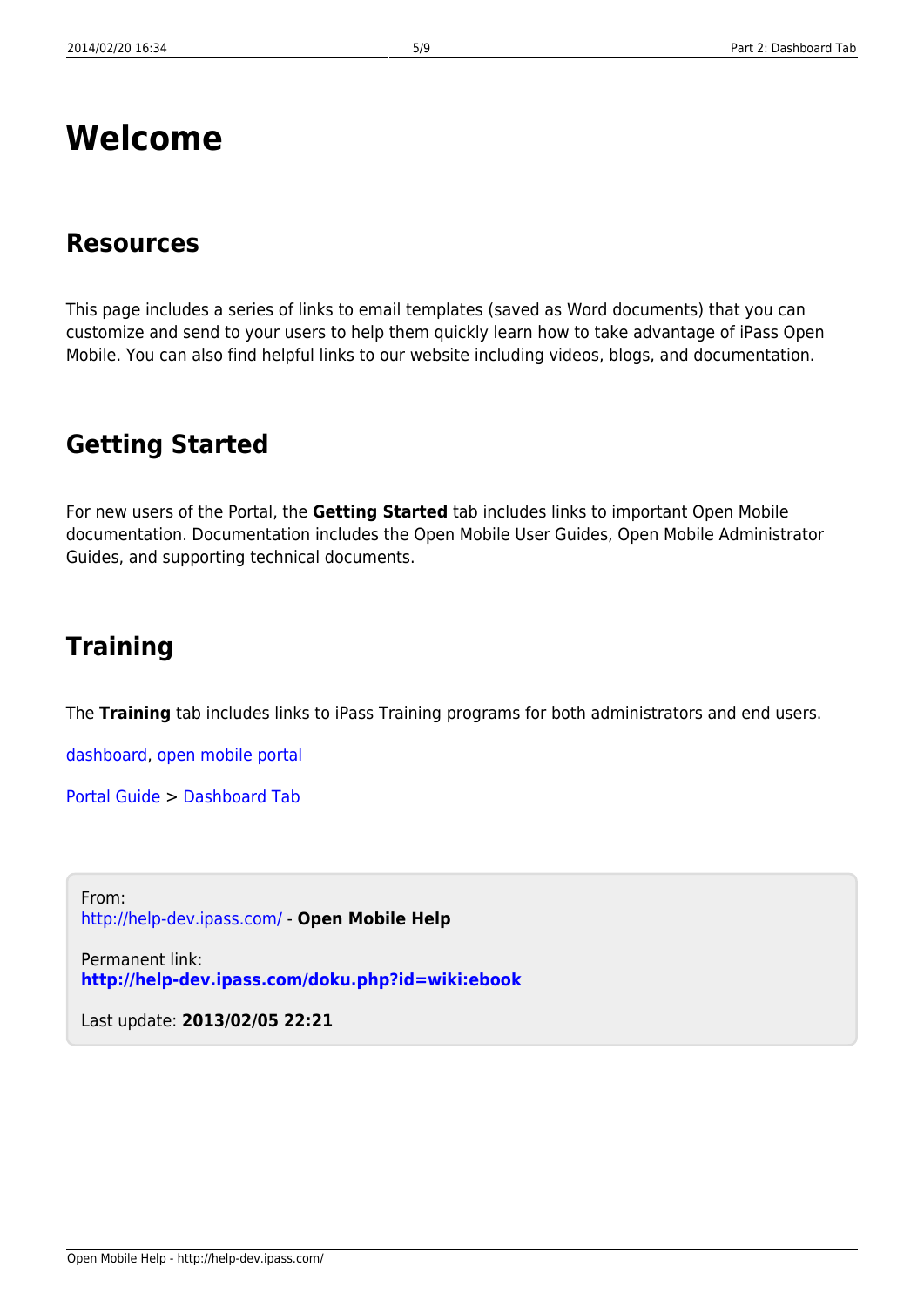# **Tickets**

The **Tickets** window on the Dashboard enables you to do either of two things with your iPass account at Salesforce.com:

- Review all of your Open or Resolved iPass tickets, using the **Status** drop-down.
- Create a new ticket for a problem or RMA using the **Manage Tickets** link.

| <b>Ticket</b><br>е |                   |               |                |                                 |  |  |  |
|--------------------|-------------------|---------------|----------------|---------------------------------|--|--|--|
| Status:            | Open              |               | Manage Tickets |                                 |  |  |  |
| <b>Ticket [</b>    | Open.<br>Resolved | <b>Status</b> | Severity       | Subject                         |  |  |  |
| 00085288           |                   | New           | Medium         | Automated BillingScript is fa.  |  |  |  |
| 00085022           |                   | Pending       | Medium         | OM portal reports return 7An    |  |  |  |
| 00084925           |                   | Pending       | Low            | It looks that we have a conful  |  |  |  |
| 00084924           |                   | Pending       | Low:           | It looks that we have a conful  |  |  |  |
| 00084683           |                   | Pending       | Low            | KeyFormat info in OM Help p     |  |  |  |
| 00084582           |                   | Pending       | Low            | Of I writes a profile to Sierra |  |  |  |

## **Creating a New Ticket**

After clicking **Manage Tickets**, you must identify whether your new ticket will be for:

- A new case for an problem with your iPass product
- An RMA (Return Merchandise Authorization) to start the process for a return of material, such as a Mobile Broadband device.

Select your choice from the drop-down list.

| <b>Create New</b> |  |
|-------------------|--|
| Case              |  |
| <b>RMA</b>        |  |

On the **New Case** page, enter the details of your new ticket. When filling in a new case, fields indicated in red are mandatory.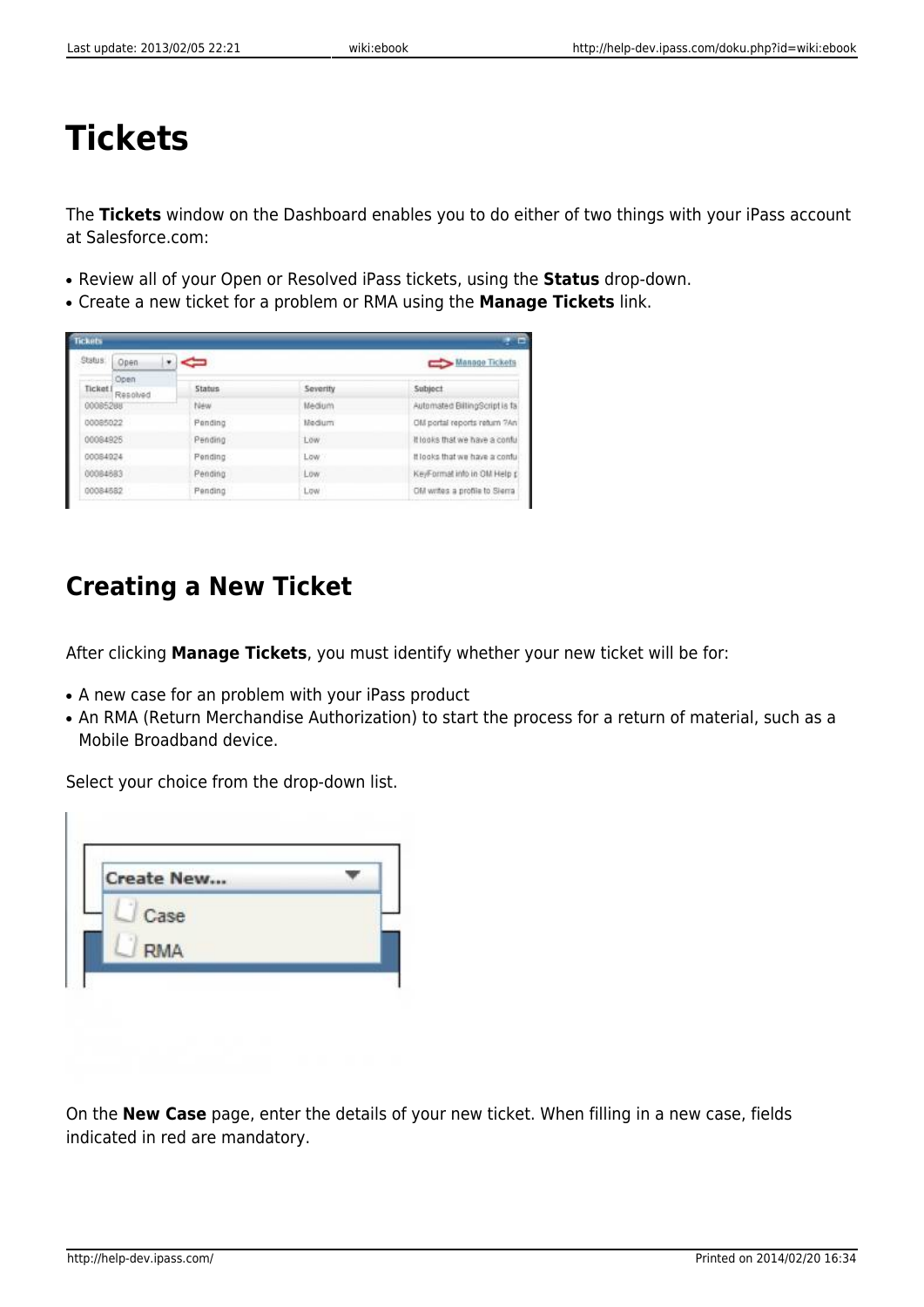| <b>Case Edit</b>                        | ţ               | <b>Billion &amp; Add Attachment</b> Cannel |                  |                         |
|-----------------------------------------|-----------------|--------------------------------------------|------------------|-------------------------|
| <b>Accessor and Contact Information</b> |                 |                                            |                  | <b>I - Region Moved</b> |
| Account Name                            |                 | 95                                         | Call Back Number |                         |
| <b>Contact Name</b>                     | John Smith      |                                            |                  |                         |
| Ce Email 1                              |                 |                                            |                  |                         |
| Co Email 2                              |                 |                                            |                  |                         |
| Co Frealt 2                             |                 |                                            |                  |                         |
| <b>Case Owner</b>                       | John Smith      |                                            |                  |                         |
| Case Origin                             | <b>Internal</b> |                                            |                  |                         |
| <b>Current Gentledes</b>                |                 |                                            |                  |                         |
|                                         |                 |                                            |                  |                         |
|                                         |                 |                                            |                  |                         |
| Case Reason                             | $-Mane-$        | ٠                                          |                  |                         |
| <b>Severity</b>                         | $-Mone-$<br>×   |                                            |                  |                         |
| <b>Status</b>                           | Now<br>w        |                                            |                  |                         |
| Subject:                                |                 |                                            |                  |                         |
| Ausst                                   |                 |                                            |                  | $\mathbb{Q}$            |
| Distription                             |                 |                                            |                  |                         |
| 8 S.S.T.CO                              |                 |                                            |                  |                         |

Please ensure that you provide complete details of your problem in the **Description** field to ensure the quick resolution of the ticket by the iPass Technical Support team.

For more information, please see Logging a Successful Support Case.

Portal Guide > Dashboard Tab

tickets, dashboard, support, open mobile portal

From: http://help-dev.ipass.com/ - **Open Mobile Help**

Permanent link: **http://help-dev.ipass.com/doku.php?id=wiki:ebook**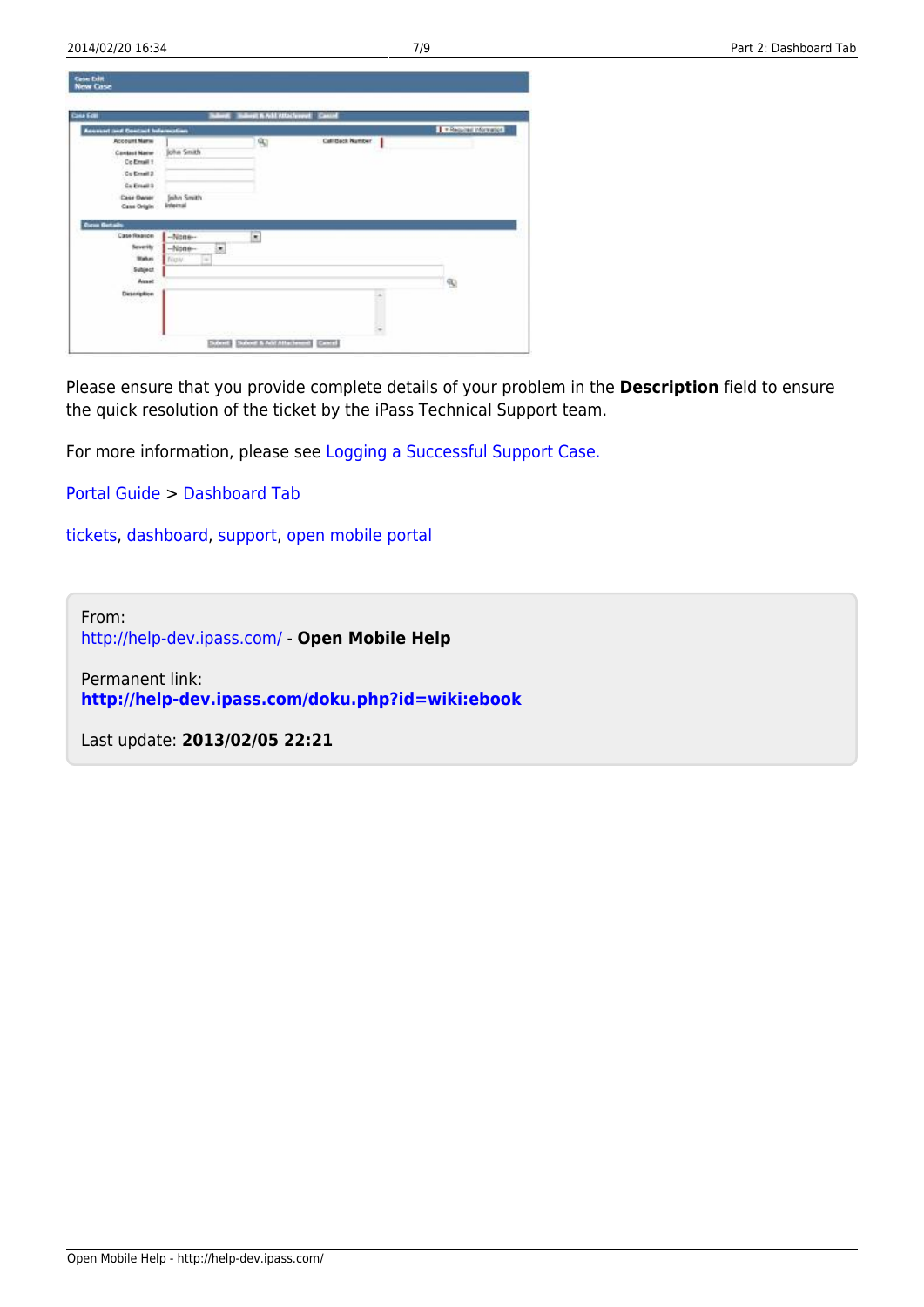# **Service Alerts**

The **Service Alerts** window displays current iPass service and network alert information.

### **To subscribe to Service Alerts**:

- 1. Click on the **Manage Subscriptions** link on the top right side of the Service Alerts window.
- 2. When the pop-up appears, mark the box next to **Service Alert**. Service alerts will be sent to the email address displayed. If you want a different email address to receive service alerts, you must log in to Open Mobile Portal with a different email and password.
- 3. Click on the **Save** button to save your work.

## **Severity Level**

Service Alert notifications will display different severity levels. The three levels are **Information**, **Moderate**, and **Severe**. The different icons will be listed alongside the notifications.

- **Information**: The information icon (  $\bullet$  ) indicates that a notification is an informative or helpful piece of information that does not require immediate action.
- **Moderate**: The moderate icon (  $\bullet$  ) indicates that a notification contains information, likely important for you to see.
- **Severe**: The severe icon (  $\bullet$  ) indicates that a notification is important and may require immediate action or attention.

## **Service Alert Window**

Once you click on the notification and a window with more details pops up, the severity level will be displayed in the upper right corner of that window.

| <b>Service Alert</b>       |                        |                |  |  |  |  |
|----------------------------|------------------------|----------------|--|--|--|--|
| $\rightarrow$<br>×.        |                        | Severity:<br>O |  |  |  |  |
| Title:                     | New Service Alert test |                |  |  |  |  |
| Event Start Time (GMT):    | 09/17/13 11:30 AM      |                |  |  |  |  |
| End Time (Estimated, GMT): | 09/18/13 11:30 AM      |                |  |  |  |  |
| Description:               | New Service Alert test |                |  |  |  |  |

### Portal Guide > Dashboard Tab

open mobile portal, service alerts, dashboard